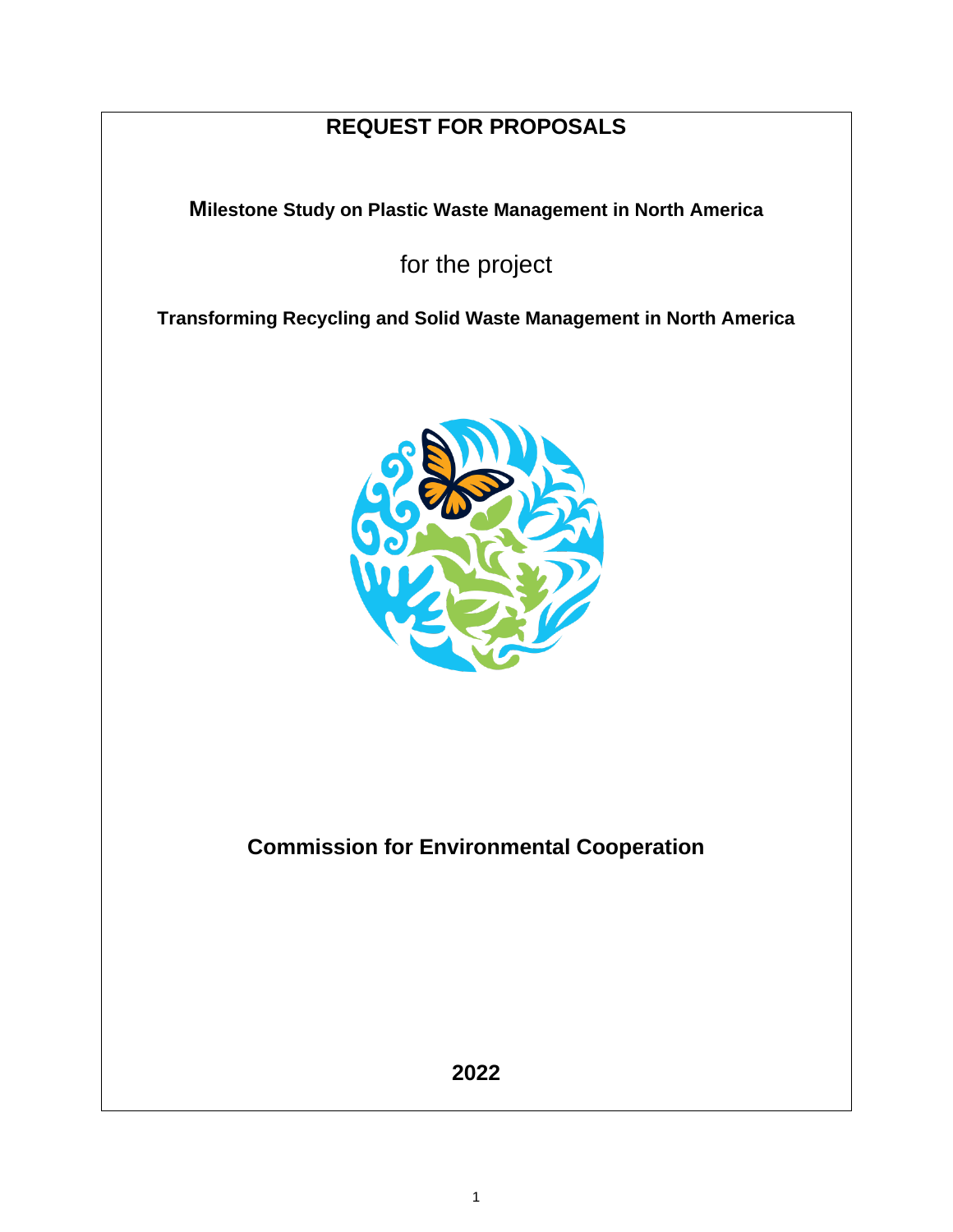## **I. Overview**

The Commission for Environmental Cooperation (CEC) is requesting proposals from prospective consultants to carry out a milestone study on plastic waste in North America. Specifically, the consultant would be expected to: evaluate the current state of plastic waste collection, sorting, recovery and recycling infrastructure capacity across the region; summarize and evaluate opportunities and barriers in enhancing/improving secondary plastic material markets and trade across North America; and evaluate emerging technologies and sustainable materials design pathways and best practices and examples implementing circular economy principles, taking into account traditional ecological knowledge of Indigenous communities to the extent feasible.

The Commission for Environmental Cooperation (CEC) was established in 1994 by the governments of Canada, the United Mexican States (Mexico), and the United States of America (United States) through the North American Agreement on Environmental Cooperation, a side agreement concluded in connection with the North American Free Trade Agreement (NAFTA). As of 2020, the CEC operates in accordance with the Environmental Cooperation Agreement, which entered into force at the same time as the new trade agreement known as CUSMA, T-MEC and USMCA in each of these three countries, respectively. The CEC brings together a wide range of stakeholders, including the general public, Indigenous People, youth, nongovernmental organizations, academia, and the business sector, to seek solutions to protect North America's shared environment while supporting sustainable development for the benefit of present and future generations. Find out more at: [www.cec.org.](http://www.cec.org/)

The CEC's Council, its governing body, approved the project "Transforming recycling and solid waste management in North America" that focuses on various waste streams – specifically paper, plastics and bioplastics waste. The project is part of the 2021 CEC Operational Plan and its purpose is to accelerate the uptake of circular economy and the sustainable materials management practices that are needed to transform North American recycling and solid waste management. This transformation should bring economic and environmental benefits for the region.

The full project is expected to address information gaps, inform policy-making across Canada, Mexico and the United States, identify potential areas for policy coherence, and advance circularity and sustainable material management practices for the specific materials. The project will support CEC member states in their efforts to promote circular economy and sustainable materials management approaches to encourage eco-design and thus increase product and material reuse, recovery and recycling rates in North America. For a complete description of the project, including tasks and related budget, please visit the CEC website at: [<http://www.cec.org/transforming](http://www.cec.org/transforming-recycling-and-solid-waste-management-in-north-america/)[recycling-and-solid-waste-management-in-north-america/>](http://www.cec.org/transforming-recycling-and-solid-waste-management-in-north-america/)

The overall goal of the project will be accomplished by developing a series of milestone studies to better understand the opportunities for the recycling sector and secondary material markets in North America, an overview/description of the legal and policy relevant frameworks, identify emerging materials and technologies, and support stakeholder collaboration and knowledge sharing via networking activities. Building on the results of milestone studies and stakeholder input, the project will include pilot projects to assess the feasibility of innovative technologies or practices for adoption at scale across North America. The milestone study requested through this request for proposal would be part of the broader project and would focus on plastic waste.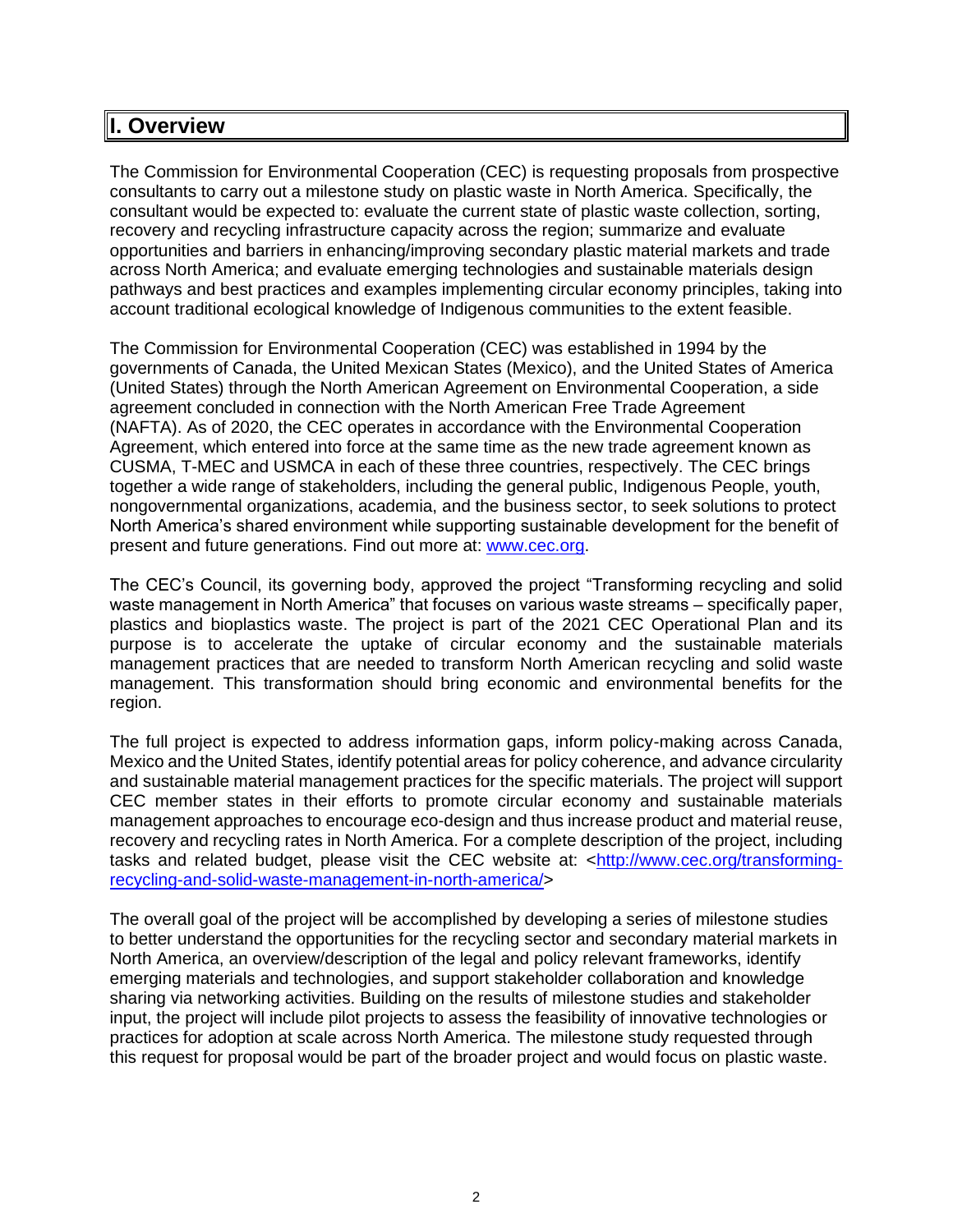## **II. Terms of Reference**

## **A. Overview and Scope**

The World Bank estimates that around 2 billion tonnes of municipal solid waste were generated in 2016, with Canada, Mexico and the United States generating 0.4-1.5 kg more waste per capita per day than the global average.<sup>1</sup> North America has the highest per capita plastic consumption in the world and 21% of total global plastics consumption.<sup>2</sup>

Reducing waste and closing material loops will help minimize the environmental impacts along the value chain of resources and products, as well as presenting considerable economic opportunities. Circular economy strategies are estimated to unlock \$4.5 trillion of economic growth around the globe (Annex I).<sup>3</sup>

The transition to a circular economy and increased recovery of material also offers solutions to mitigate climate change. The magnitude of avoided GHG-emissions and the benefits from material circularity are highly dependent on the type of material recovered and the local circumstances for energy offsets. For example, the US EPA estimates that recycling of bottles, other containers, and other products made of polyethylene terephthalate (PET), high-density polyethylene (HDPE), and other mixed plastics could result in 1.12, 0.87, and 1.02 Mt  $CO<sub>2</sub>e$  reduction per short ton of plastic, respectively,<sup>4</sup> and a study of the Canadian plastics sector estimates that if 90% of the plastic waste now going to landfills could be diverted to reuse, it would result in a 1.8Mt of  $CO<sub>2</sub>e$  reduction by 2030.<sup>5</sup>

## **B. Description of Services**

The consultant shall coordinate with the CEC's designated contacts to accomplish the following:

The project will run for four years and consist of two differentiated phases of two years each. Milestone studies on paper waste, plastic waste and bioplastics waste will be carried out during the first phase.

The incumbent consultant will take existing literature on the topic of plastic into account and carry out a study focusing on plastic waste (anything included in Annex II to this RFP) during Phase I of the project, aiming at:

- Collating foundational knowledge of the current state of recycling in each country to inform policy options that drive the transformation of plastic waste management in North America, including potential ways to scale-up opportunities in this industry.
- Going beyond the existing studies of US and Canadian recycling and recovery infrastructure, including a targeted scoping study of plastics recycling infrastructure in

<sup>&</sup>lt;sup>1</sup> Kaza, Silpa; Yao, Lisa C.; Bhada-Tata, Perinaz; Van Woerden, Frank. (2018.). What a Waste 2.0: A Global [Snapshot of Solid Waste Management to 2050.](file://///file2/projects/OP21-22%20P00%20Project%20Documents/5%20Recycling-Waste%20Mgt/Project%20Description/What%20a%20Waste%202.0:%20A%20Global%20Snapshot%20of%20Solid%20Waste%20Management%20to%202050) Urban Development. Washington, DC: World Bank. © World Bank. License: CC BY 3.0 IGO.

<sup>2</sup> Heller, M., Mazor, M., and Keoleian, G. (2020). [Plastics in the US: toward a material flow characterization of](https://iopscience.iop.org/article/10.1088/1748-9326/ab9e1e)  [production, markets and end of life.](https://iopscience.iop.org/article/10.1088/1748-9326/ab9e1e) Environmental Research Letters, 15(9), 94034ff.

<sup>&</sup>lt;sup>3</sup> Accenture (2018), retrievedRetrieved from [https://newsroom.accenture.com/news/the-circular-economy-could](https://newsroom.accenture.com/news/the-circular-economy-could-unlock-4-5-trillion-of-economic-growth-finds-new-book-by-accenture.htm)[unlock-4-5-trillion-of-economic-growth-finds-new-book-by-accenture.htm](https://newsroom.accenture.com/news/the-circular-economy-could-unlock-4-5-trillion-of-economic-growth-finds-new-book-by-accenture.htm)

<sup>4</sup> In the US EPA report, Waste Reduction Model (WARM), Documentation for Greenhouse Gas Emission and Energy Factors Used, from which these figures were retrieved, the imperial ton is used as measurement unit: a short ton is the equivalent of 907.18474 kilograms. US EPA (2016), Waste Reduction Model, Documentation for Greenhouse Gas Emission and Energy Factors Used (2016).

<sup>5</sup> Government of Canada (2019). [Economic Study of the Canadian Plastic Industry, Markets and Waste.](http://publications.gc.ca/collections/collection_2019/eccc/En4-366-1-2019-eng.pdf) <https://publications.gc.ca/collections/collection\_2019/eccc/En4-366-1-2019-eng.pdf>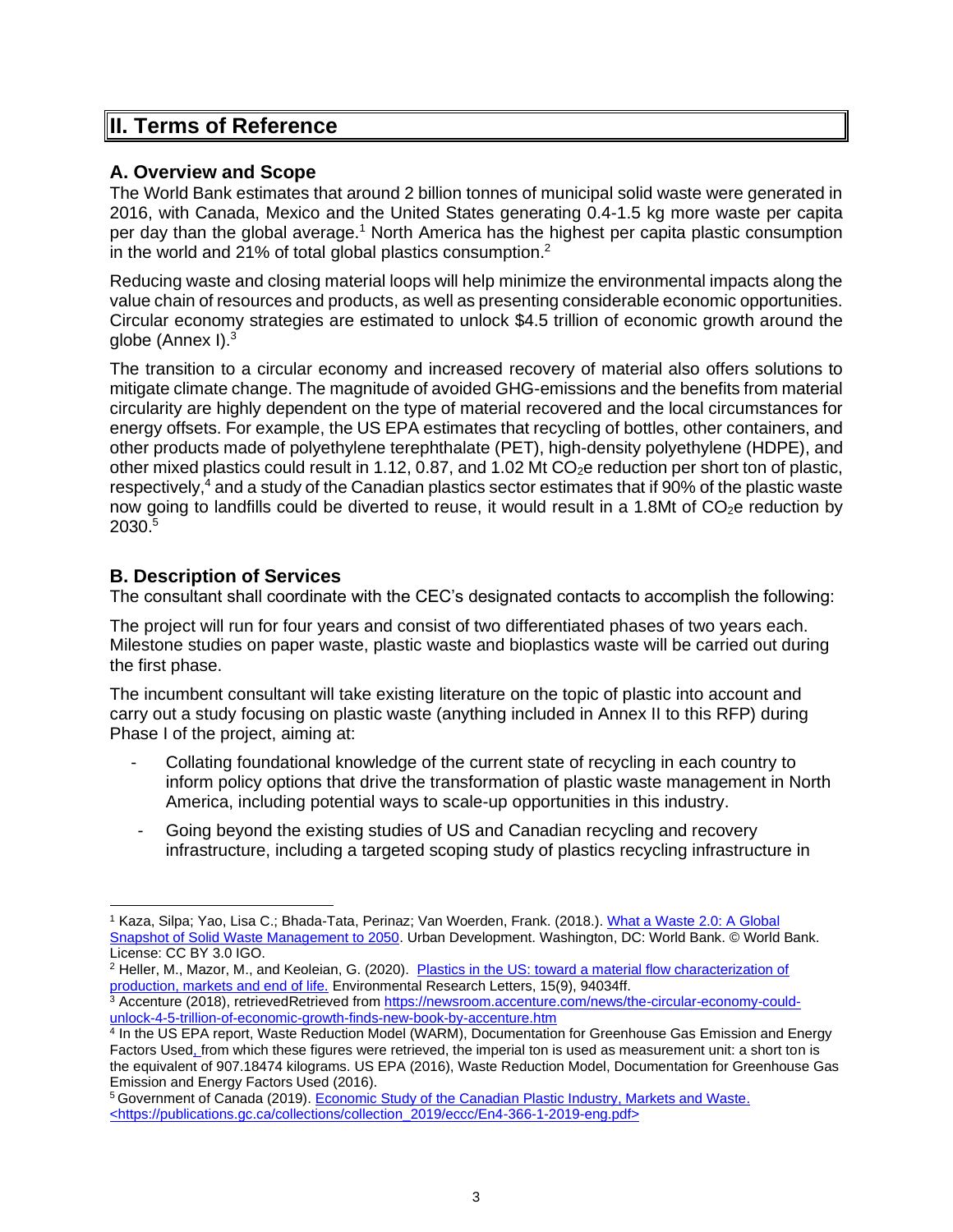Mexico that focuses on sustainable materials, and conducting fieldwork to arrive at an estimate of recycling rates and the contribution of the informal sector (Annex III).

- Evaluating opportunities and barriers in secondary markets throughout North America and consider emerging technology for plastics recovery and recycling infrastructure and product design, as well as resource efficiency in the production processes (e.g., sortingrelated, material selection, recycled content requirements, etc.).
- Including recommendations (e.g. tools and resources for key actions by stakeholders) that could further develop the circular economy for plastic waste in North America.
- Using readily available information, to the extent possible consider the different recycling infrastructure and system needs across urban, rural, and Indigenous communities.

This project activity will require the consultant to coordinate with the CEC's designated contacts, and with other suggested contacts, to accomplish the following tasks:

#### **1) Activity 1:** *Conduct a study relevant to plastic waste on recycling and recovery markets, innovative product design, sustainable packaging designs currently on the market, and recovery and recycling technologies for emerging materials*

 The consultant will research, collect input from relevant stakeholders, including the informal sector in Mexico $6$  (Annex IV) and analyze the information in order to:

- 1.1) Identify and evaluate the current state of plastic recycling infrastructures and Materials Recovery Facilities (MRFs) in the three countries, with a special focus on collection, sortation and processing.
- 1.2) Gather data on plastic recycling rates in the three countries, including total plastic recycling rates and specific rates by resin code (see Annex II).
- 1.3) Based on the current state of plastic recycling, as well as the plastic recycling rates across North America, identify basic areas of improvement (especially "low hanging fruits") in plastic waste management and recycling that consist of scaling up and maximizing the efficiency of the current plastic recycling system.
- 1.4) Identify specific plastic materials that are difficult to recycle (due to the lack of facilities, technologies, costs, etc.) or are recyclable but lack a viable secondary market, and assess the recyclability of subcategories: e.g., flexible plastics and films, plastic bags, and expanded polystyrene (EPS) foam. Identify and evaluate opportunities to better manage these difficultto-recycle materials, such as upgrades in the current plastic recycling system, scaling up local practices, or innovative and emerging technology.
- 1.5) Analyze the North American secondary market for post-consumer plastic waste, and cross border trade in waste and scrap. This analysis should focus on the flow of plastic waste for recycling between the three countries, as well as identify capacity gaps and weaknesses in the integrated North American secondary market<sup>7</sup> for plastic waste and materials (e.g., demand for secondary plastics, volatility of price, lack of information, cross-border recycling hubs).

 $6$  The World Bank acknowledges the importance and complexity of the informal sector in solid waste management in its report *[What a Waste 2.0: A Global Snapshot of Solid Waste Management to 2050](https://openknowledge.worldbank.org/handle/10986/30317)* from 2018. Page 104: "(…) *Disposal costs vary greatly. In some countries, waste disposal is informal and therefore not officially accounted for."* 

<sup>7</sup> OECD (n.d.). [Recycling Markets.](https://www.oecd.org/env/waste/recyclingmarkets.htm)<https://www.oecd.org/env/waste/recyclingmarkets.htm>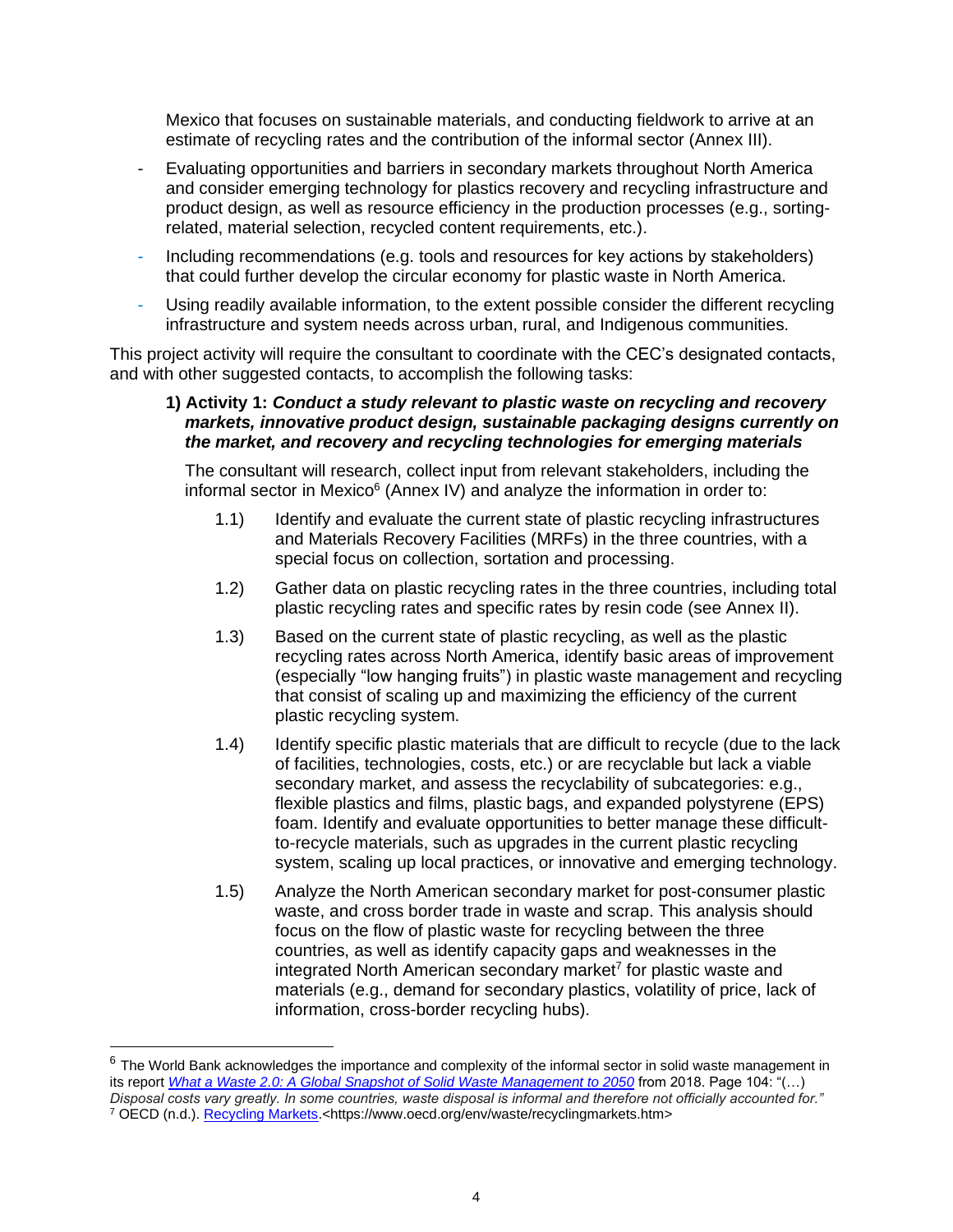1.6) Identify and briefly describe the concept of Extended Producer Responsibility (EPR), source reduction, and other policies (where applicable), as well as regulatory frameworks relevant to plastic waste management and secondary market development.

### **2) Activity 2:** *Finalize report documenting findings of studies and outlining next steps*

 The consultant will conclude the milestone study by identifying and evaluating the following:

- 2.1) Description of the main findings of the report, identification of areas requiring specific improvements or solutions, and the proposal of possible solutions in response to those identified areas along the plastic product value chain: e.g., product design, MRF and recycling technologies and processes, recycled content, new product applications for recycled plastic, and cross-border recycling hubs.
- 2.2) Recommendations and possible tools and resources for key actions by stakeholders that would strengthen circularity in the sector in North America.

This milestone study will provide key input for defining and developing appropriate pilot projects in Phase II of the project.

Separate from this milestone study but part of the larger overall project, scheduling and implementing a work program on stakeholder engagement is intended. This will ensure the organization and hosting of networking events for stakeholders to permit sharing and seeking feedback on the results of the milestone studies, as well as feedback and recommendations in the scoping pilot projects to be carried out over the second phase. This milestone study is primarily intended for governments, relevant institutions, charities, nongovernmental organizations, industry and business, as well as outreach to the wider public. Therefore, writing style must be very clear, accessible, and consistent with this purpose.

Project activities will take place according to the timetable below. This schedule is approximate, and subject to change.

| <b>Activity 1</b>                                                         | <b>Activity</b><br><b>Description</b>                                                                                                                          | Deliverable(s)                       | Date(s)                                           |
|---------------------------------------------------------------------------|----------------------------------------------------------------------------------------------------------------------------------------------------------------|--------------------------------------|---------------------------------------------------|
| Project kick-off call<br>with CEC                                         | Review report outline, discuss sources of<br>data and information, develop draft work plan final work plan                                                     | Revised outline and                  | Start of<br>contract                              |
| Research,<br>compilation and<br>drafting of report text<br>for Activity 1 | Conduct research; prepare draft text, text<br>boxes, graphics and illustrations<br>Identify information gaps and potential<br>information sources with the CEC | <b>Draft text for Activity</b>       | Two months<br>after the start<br>of contract      |
| Revisions of draft text  -<br>for Activity 1<br>(following CEC<br>review) | Discuss comments with the CEC<br>Revise text (tracked changes), checking as<br>needed with the CEC                                                             | Revised draft text<br>for Activity 1 | Nine months<br>after the start<br>of the contract |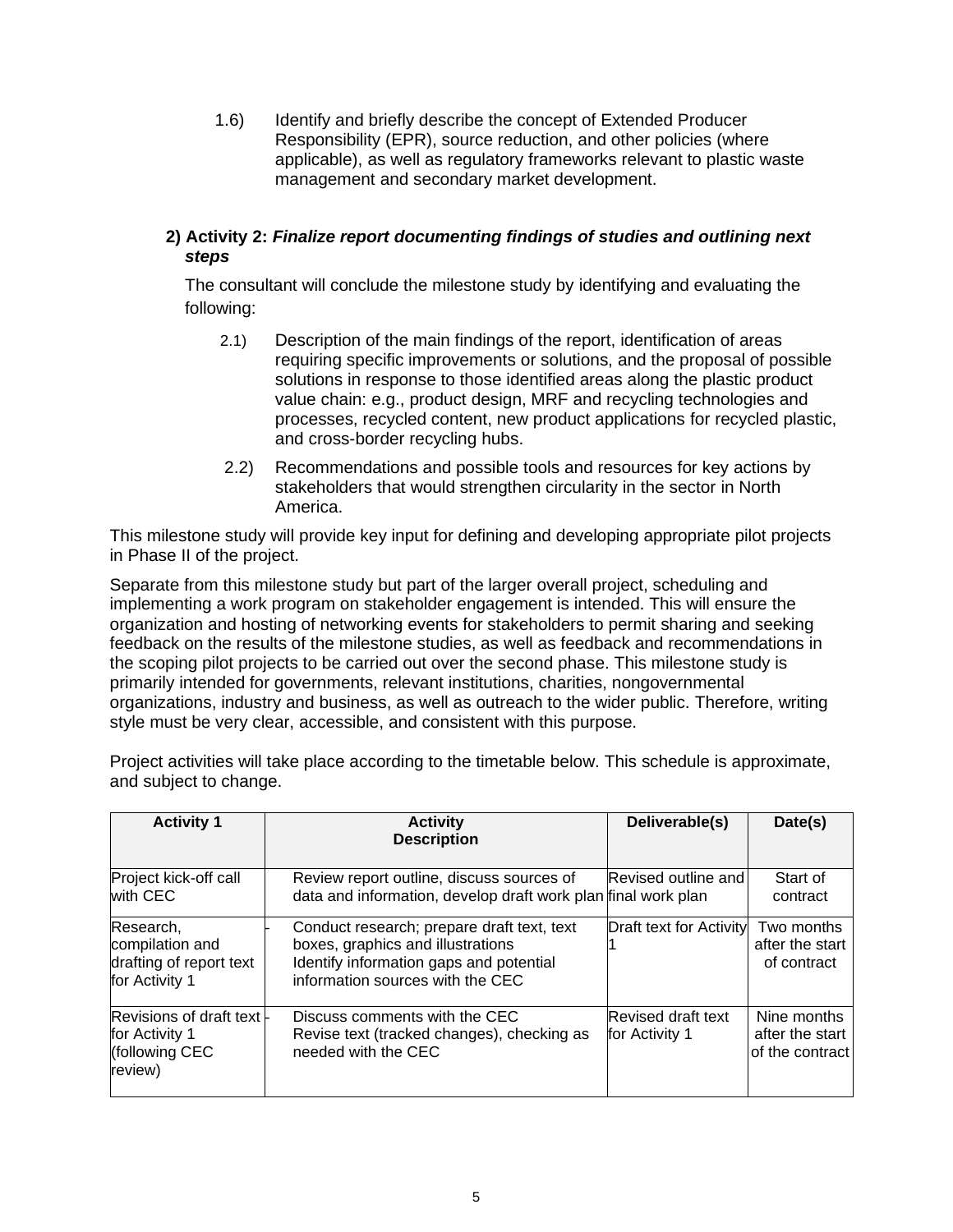| <b>Activity 2</b>                                                                        | <b>Activity</b><br><b>Description</b>                                                                                                                                                                                                                                                                     | Deliverable(s)                                               | Date(s)                                                 |
|------------------------------------------------------------------------------------------|-----------------------------------------------------------------------------------------------------------------------------------------------------------------------------------------------------------------------------------------------------------------------------------------------------------|--------------------------------------------------------------|---------------------------------------------------------|
| Research,<br>compilation and<br>drafting of report text<br>for Activity 2                | Conduct research; prepare draft text, text<br>boxes, graphics and illustrations<br>Identify information gaps and potential<br>information sources with the CEC                                                                                                                                            | Draft text for Activity Twelve                               | months after<br>the start of<br>contract                |
| Revisions of draft text -<br>for Activity 2<br>(following CEC<br>review)                 | Discuss comments with the CEC<br>Revise text (using tracked changes),<br>checking as needed with the CEC                                                                                                                                                                                                  | Revised draft text<br>for Activity 2                         | Fourteen<br>months after<br>the start of<br>contract    |
| Revisions to draft<br>report (following<br>technical and external<br>stakeholder review) | Co-facilitate the discussion with expert<br>stakeholder group meeting/s hosted by the<br><b>CEC</b><br>Co-facilitate networking events with key<br>stakeholders and general public hosted by<br>the CEC<br>Discuss comments with CEC<br>Revise text (tracked changes), checking as<br>needed with the CEC | Meetings with<br>stakeholders<br>Final draft report          | During the first<br>sixteen<br>months of the<br>project |
| Final report review<br>and editing (in<br>collaboration with<br>CEC)                     | Final review for errors, inconsistencies and<br>lack of clarity in text or graphics                                                                                                                                                                                                                       | Final report ready<br>for editing, layout<br>and translation | Twenty<br>months after<br>the start of<br>contract      |

## **C. Periodic Reporting Requirements**

Throughout the project, the consultant will work in close collaboration with the CEC, the project's Steering Committee, and experts to gather information to support delivery of the work. The consultant may consult directly with government officials and other experts linked to the Steering Committee, as needed and in coordination with the CEC designated staff. However, the consultant shall report only to, and receive direction only from, the CEC designated staff.

The CEC Secretariat will forward draft deliverables to the project's Steering Committee and other experts, for their review and comment. The CEC Secretariat will arrange teleconferences with the consultant, the CEC designated staff, and other experts on an as-needed basis. The goal of these meetings will be to present the products and assess progress on the project.

The consultant will present periodic status reports to the CEC designated staff, and to the Steering Committee when requested by CEC, that summarize the following:

- progress in previous month;
- current status;
- anticipated progress in upcoming month;
- potential problems, with description of and reasons for any delays; and
- actions that should be taken by the CEC Secretariat to facilitate the project.

A copy of these reports is to be sent to the CEC designated staff by e-mail.

The consultant will work in their own offices.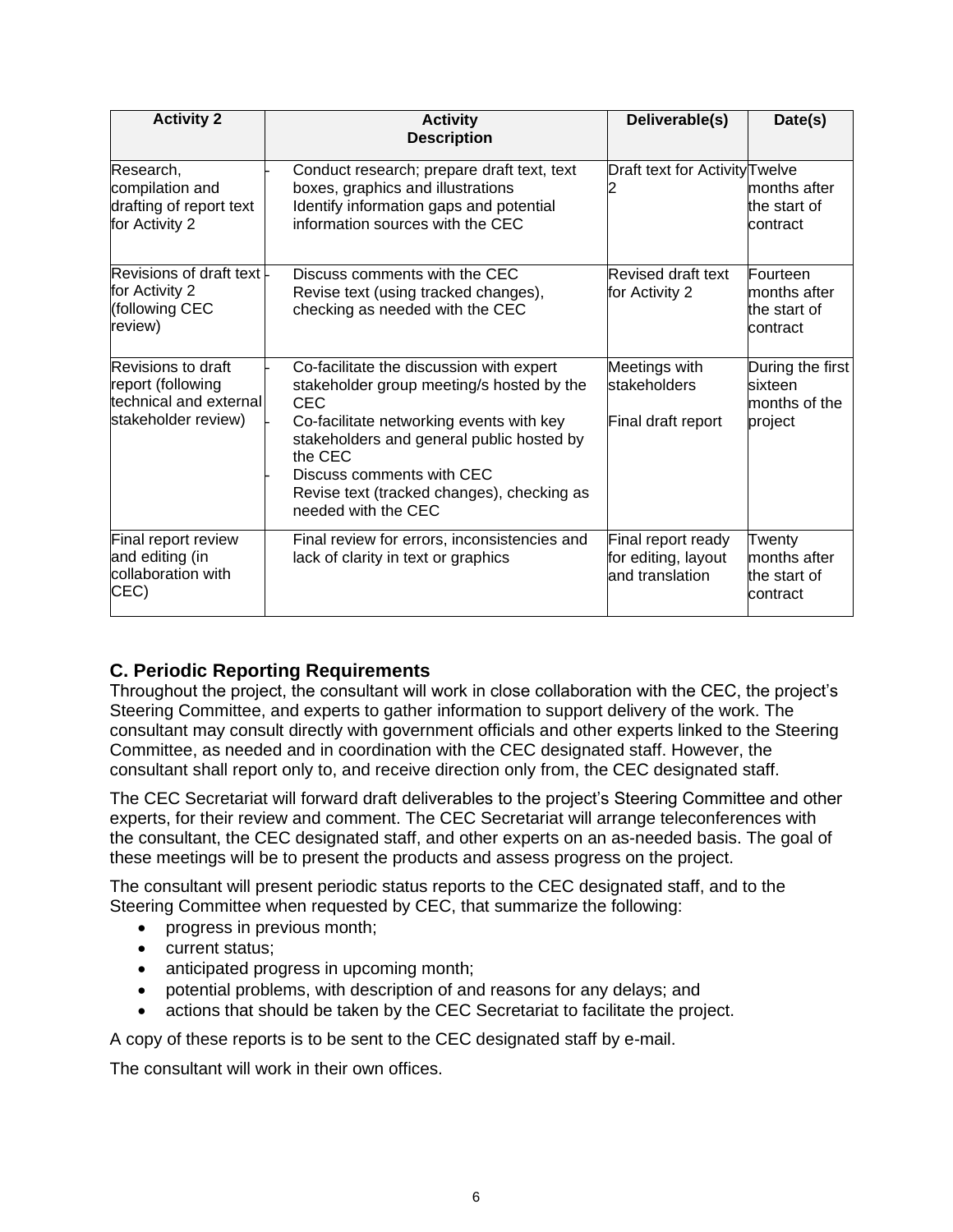## **D. Quality of Deliverables**

The consultant is responsible for providing deliverables of **publishable quality** (i.e., copy-edited prior to submission) in English and, when applicable, for the technical editing of the materials. The consultant will submit to the CEC Secretariat all written material (including complete drafts and final reports) in Microsoft Word, following the format of the CEC's *[Report Template](http://www.cec.org/about-us/opportunities/useful-documents)* and adhering to the precepts of the *[Guidelines for CEC Documents and Information Products](http://www.cec.org/about-us/opportunities/useful-documents)*, as supplemented by the CEC's English *[Style Guide](http://www.cec.org/about-us/opportunities/useful-documents)*. [Include reference to any other CEC guideline as necessary.] Supporting documents for tables, figures and maps will be submitted with the report in their original file format (e.g., Excel or ArcGIS). Note that all amounts shall be presented in metric units. The CEC Secretariat will be responsible for the translation into Spanish and French of the final version of this milestone study and, if applicable, for printing, publication and distribution of products from this activity.

Upon delivery by the consultant of a final version of the milestone study or other written materials under the project, the CEC reserves the right to a 15-business day period to review the document(s), notify the consultant of any potential issues or errors, and return the document(s) to the consultant for appropriate corrections, at no extra cost. In all cases, contract payments will be withheld if products submitted to the CEC fail to fulfill the quality and formatting requirements specified above. In the event that the consultant neglects to make the required corrections or if, following corrections, a deliverable remains unsatisfactory, the document shall be edited or revised by a third party designated by the Secretariat, the cost of which shall be deducted from the consultant's fees at a rate of C\$60 per hour.

## **E. Plagiarism**

Plagiarism is the act of conveying someone else's original expression or creative ideas as one's own and can be a violation of copyright law. Neither intentional nor unintentional plagiarism is acceptable to the CEC. The consultant must follow good scholarly methodology in preparing reports and deliverables under the contract, including systematic referencing in footnotes or insentence references, for any secondary sources, quotations, data, etc., that do not originate with the author. Sources for tables and figures reproduced from other literature must be given in a "Source" attribution immediately below the table or figure. Failure to properly reference the source of such borrowed material constitutes plagiarism and will be considered a breach of contract. For further information, see [Guidelines for CEC Documents and Information Products.](http://www.cec.org/about-us/opportunities/useful-documents) In addition, for every written deliverable submitted, the Consultant must use iThenticate software, or an equivalent software approved by the Commission, to validate the written product in question and must forward the plagiarism review results to the CEC at the time of document submission. Contract payments will be retained if products do not fulfil these requirements.

## **III. Requirements and Proposal Evaluation**

## **A. Mandatory Requirements**

*To be eligible for further consideration, all consultants must fulfill the following basic requirements.*

#### **1. In-country Ability**

The consultant, as well as all his or her personnel and sub-consultants, must be domiciled and able to legally work in at least one of the three North American countries. If travel is required, the consultant must possess valid documentation to travel within these countries and comply with the current health regulations and restrictions in the three countries.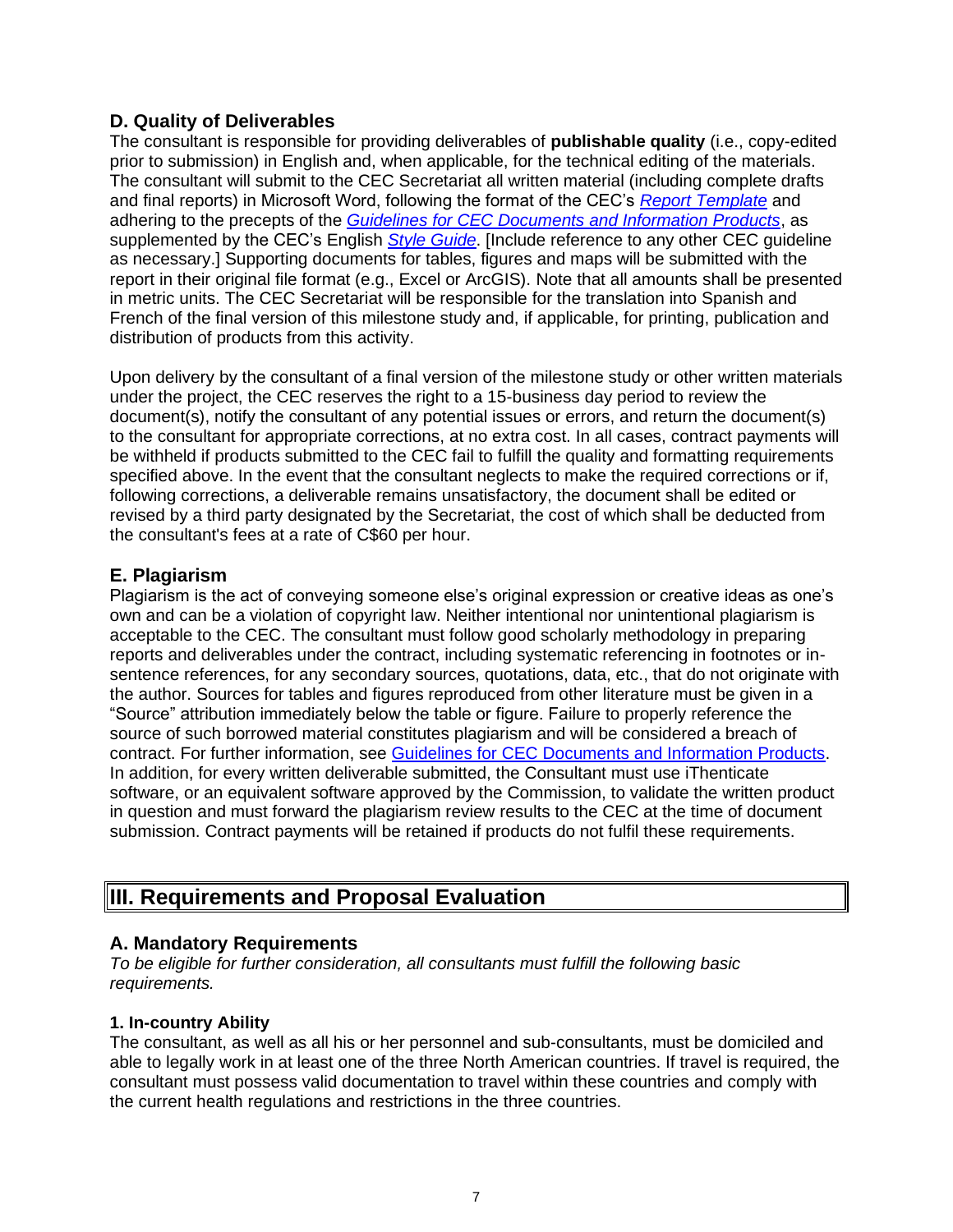## **2. Key Personnel**

For the purposes of this RFP, the term "consultant" or "bidder" may refer to either a group or company or a single individual.

If a proposal is submitted by a consortium of individuals or institutions, a "lead" consultant should be designated to take responsibility for ensuring overall coordination, the coherence of activity outputs, and the integration of information and ideas.

#### **3. Qualifications Required**

The consultant and key support personnel must be qualified, competent and experienced in the subject area. The consultant must demonstrate competency and document 5-years (nonoverlapping) in the field within the past 10 years of work experience of solid waste and material management and in particular familiarity with the three countries plastic waste management. The consultant will also have in-depth knowledge of post-consumer waste management, plastic waste disposal practices, and related issues, such as circular economy, sustainable consumption and production, efficient use of resources, etc.

Having a branch/subsidiary company or partners/associates, or hiring subconsultants in Mexico is required to minimize travel while ensuring a team bilingual in Spanish and English to carry out fieldwork in this country.

To demonstrate the qualifications mentioned above, the proposed consultant must provide a minimum of three (3) examples of projects completed.

For each project, the consultant must provide:

- i. Client organization name, project title and industry sector;
- ii. Client contact name and title;
- iii. Description of the project, involvement of proposed team members, deliverables expected and methodologies; and
- iv. Lessons learned.

The consultant must have excellent writing skills and be fluent in both written and spoken English and Spanish; proficiency in French is desirable.

#### **4. Proposal Submission**

It is the intention of the CEC Secretariat to include the **Terms of Reference** (**Section II** of this document) in the contract negotiated with the successful applicant. Therefore, prospective consultants should refer to these for more detailed information on the project and the services to be provided. Prospective consultants are requested not to reiterate the Terms of Reference in their submissions, but are invited to suggest modifications if applicable, within the imposed timeline and budget.

Proposals must include the following:

- A brief statement of interest and intent. This statement should be based upon and serve to demonstrate the consultant's experience and subject knowledge. The statement should address desired results; guidelines (parameters within which results are to be accomplished); resources (human, financial, technical, or organizational support available to help accomplish the results); and other aspects deemed applicable by the consultant. The purpose of this statement is to demonstrate not only the consultant's general and specific familiarity with the subject area, but also to highlight writing skills;
- A general Work Plan and Schedule as well as the proposed methodology for carrying out this project. The bidder must submit a Work Plan that demonstrates they can meet the requirements and timelines outlined in the Description of Services.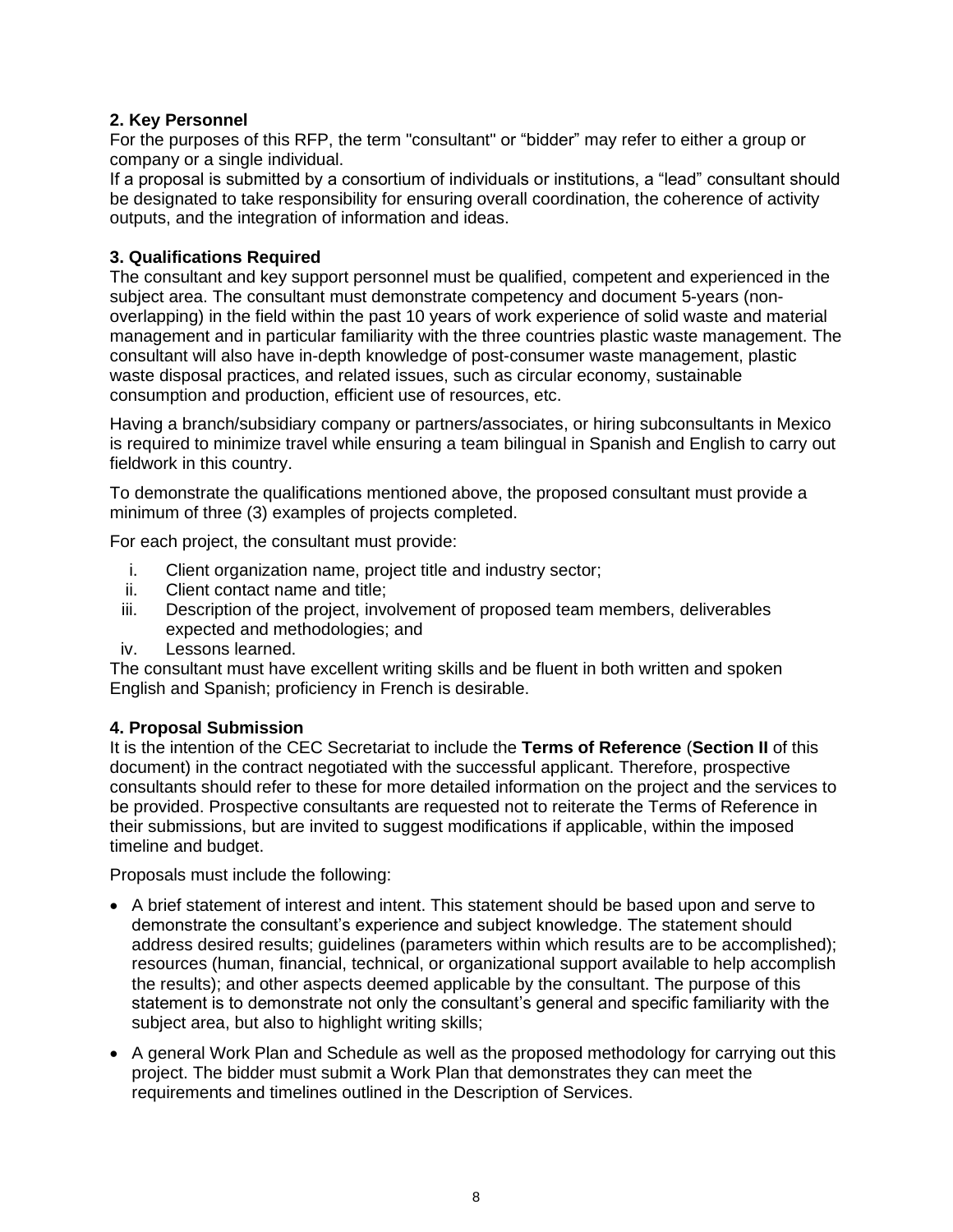The Work Plan must include:

- o An overview and understanding of project requirements.
- $\circ$  The bidder's approach and a detailed description of the methodology, providing clear and logical explanation of data gathering and analysis**.**
- $\circ$  Breakdown of each project tasks and scheduling: a detailed description of timing and task allocation for each team member.
- Suggested modifications to the Terms of Reference, if applicable, and the reasons for such modifications;
- Resumes of the key personnel involved in the project;

For all members of the team, the prospective consultant must submit a detailed *curriculum vitae* (CV), including their individual educational backgrounds and professional designations, if applicable. It must also include work experiences for the major tasks as described in the Description of Services.

• Detailed cost breakdown, including number of person/days of key and other personnel, direct and indirect costs, and travel costs.

The proposal must identify:

- $\circ$  The team members/resources that will be assigned to the project and their role and contribution to the project;
- $\circ$  Number of years of each resource experience and expertise directly relevant to the work, industry and sector;
- $\circ$  Number of years of experience directly related to the work as outlined in the Description of Services.

The Project Team should be composed of a balanced mix of individuals/resources with the knowledge, skills and experience to accomplish specific project-related tasks outlined in the Description of Services.

In case the bidder is a sole consultant, demonstration of experience consulting and undertaking large projects independently is required.

• References must be presented upon request.

## **B. Other Information to be Provided**

Potential consultants are encouraged to submit any additional information that they believe will assist the CEC Secretariat in the evaluation of their proposal. However, the additional information should not exceed six (6) pages, excluding applicant resumes, samples of previous work or corporate brochures.

## **C. Type of Contract to be Used for These Services**

The CEC Secretariat intends to use its milestone-based contract for these services. A sample is available upon request. If the contract is negotiated with a consortium, the CEC will offer the consultants the option to have separate contracts between each consultant and the CEC.

All work within the contract must be completed by 15 December 2023.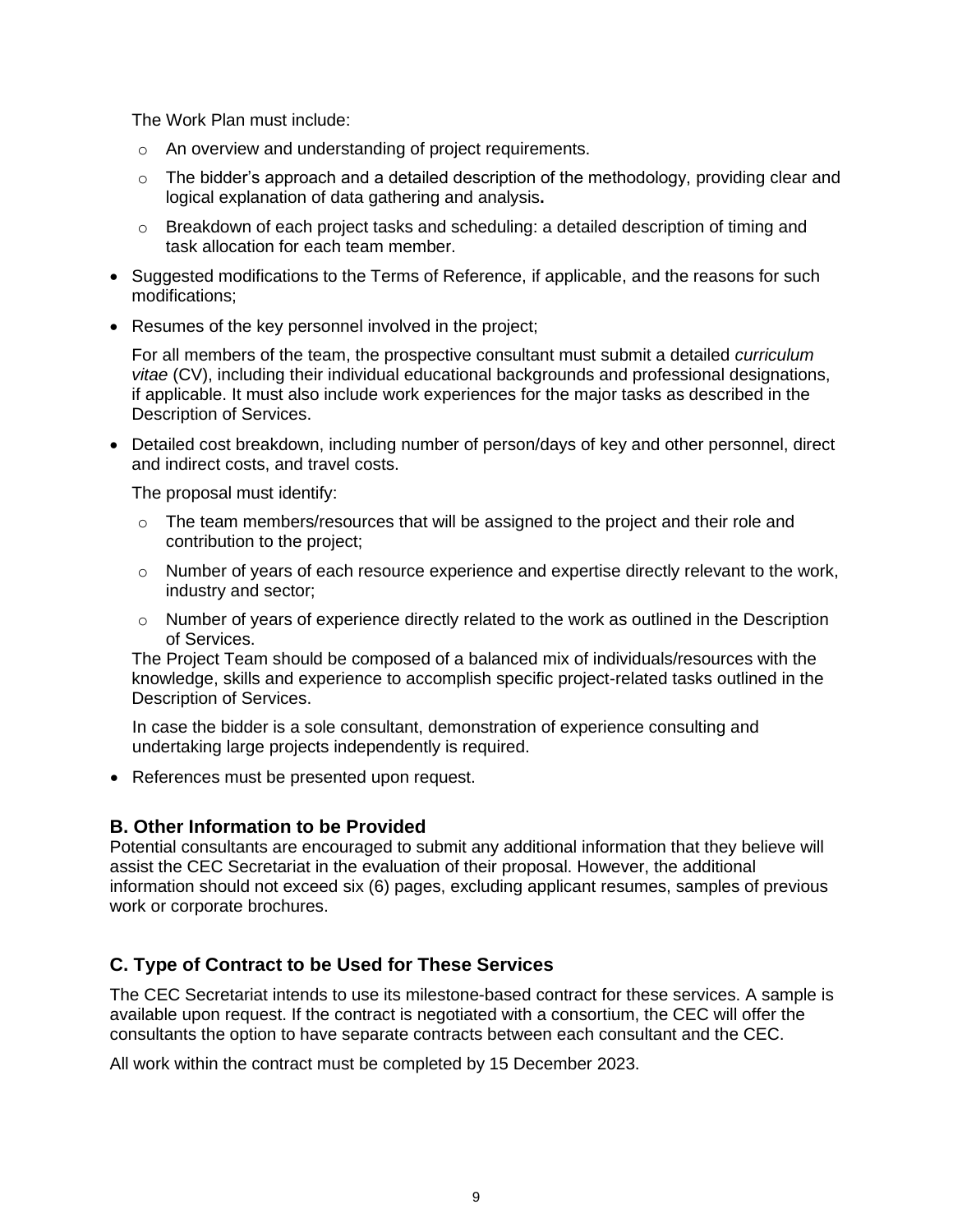## **D. Selection Procedure**

The consultant deemed best qualified will be selected on the basis of a competitive process, in accordance with sections 2.5-2.7 of the *[CEC Consultant Services Procurement Manual](http://www.cec.org/wp-content/uploads/18890_consultant_services_procurement_manual.pdf)*.

Proposals that the CEC Secretariat determines to be complete will be evaluated according to the procedure described below. Prospective consultants who submit proposals determined by the CEC Secretariat to be incomplete will be so notified in writing.

Each complete proposal that is submitted will be evaluated by the CEC Secretariat according to the following criteria, with a point rating assigned for each:

| <b>Evaluation Criteria</b>                                                                                                                                   | <b>Maximum Point</b><br>Rating |
|--------------------------------------------------------------------------------------------------------------------------------------------------------------|--------------------------------|
| Understanding of milestone study requirements, adequacy of work plan                                                                                         | 20                             |
| Consultant's ability to analytically approach the subject, the suitability of the<br>proposed approach, and demonstrated writing ability                     | 30                             |
| Consultant's experience and qualifications and competency of key personnel                                                                                   | 20                             |
| Consultant's ability to successfully manage and deliver reports and/or projects<br>similar in scope to this milestone study or larger, on time and on budget | 20                             |
| Adequacy of budget                                                                                                                                           | 10                             |
|                                                                                                                                                              | Total<br>100                   |

A minimum score of 80 will be required for the prospective consultant's proposal to be eligible for further consideration.

Proposals in response to this request will be evaluated by the CEC designated staff and technical reviewers, who will form an Evaluation Committee. Each member of the Evaluation Committee will receive a copy of the proposals and will be asked to rate each proposal using the evaluation criteria and its maximum point ratings given above.

The CEC designated staff will arrange for a conference call/meeting among the members of the Evaluation Committee to discuss the ratings, arrive at final scores, and, subsequently, a ranking of all proposals. The strengths and weaknesses of each proposal, in terms of the evaluation criteria, will be noted and summarized. Once the selection has been made, each prospective consultant will be provided with their score—if requested—along with their comparative ranking. However, neither the evaluations nor the scores of other bidders will be provided.

#### **E. Estimated Level of Resources Required**

The budget for this activity is expected to be C\$170,000 (one hundred and seventy thousand Canadian dollars), including professional fees and expenses.

Eventually reimbursable expenses would be detailed in the CEC standard contract; in addition, the cost of using iThenticate software (US\$50) or other approved software to detect plagiarism should also be considered.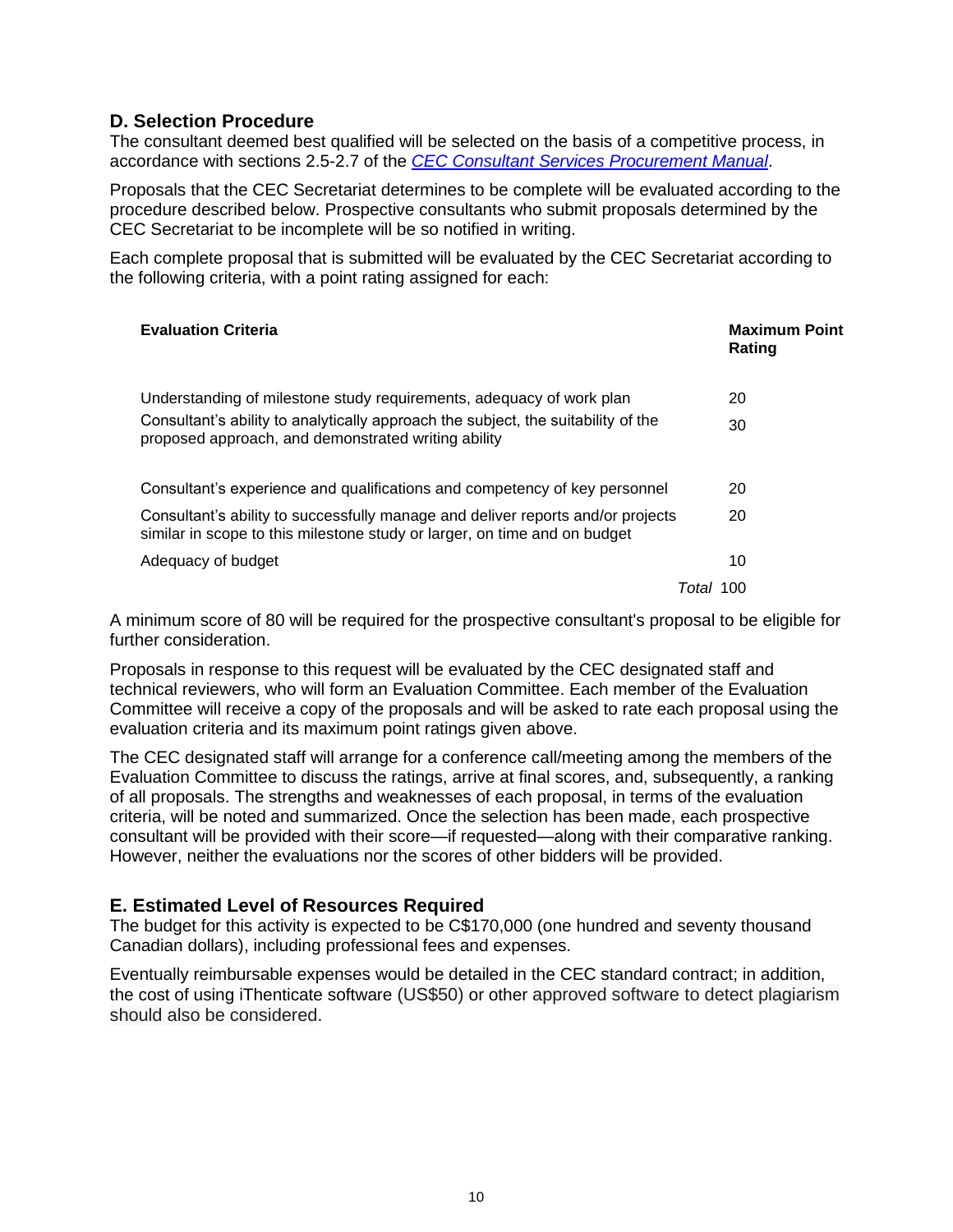For universities and nongovernmental organizations, note that the CEC accepts that overhead be charged for administration and other indirect costs up to 15% of the total value of the contract.

If the proposal were presented by a consultant established in Mexico, the applicable valueadded tax will be 0%, in accordance with Article 29, section IV, paragraph a) of Mexico's VAT Act, as these are technical services that were engaged from abroad.

If a currency other than Canadian dollars is used, the consultant should indicate the total cost of the professional services in Canadian dollars as well as the currency of choice, for comparison purposes.

### **F. Basis of Payment Required**

The consultant will be paid according to the table on deliverables and milestones in the "Description of Services" and "Estimated level of resources required" sections above.

Payment shall be made only for bona fide consultant fees and legitimate expenses incurred in accordance with the contract for professional services, and only upon receipt and documented acceptance by the Secretariat of statement(s) of account/invoice(s) from the consultant. Settlement of invoices that are acceptable for payment will normally be made 30 days from the date of receipt by the Commission.

## **G. Conflict of Interest**

"Conflict of interest" means, but is not limited to, a situation where a consultant's personal interest is sufficiently connected with professional duties under the contract, such that it results in a reasonable apprehension that said personal interest may influence the exercise of professional responsibilities under the contract. For example, a direct conflict of interest exists when the consultant is also a CEC government official or is related to or closely affiliated with a CEC government official, CEC staff member or third party involved with the performance of the services.

The consultant will inform the CEC Secretariat of any circumstance that existed prior to the execution of this contract, or that could manifest during the performance of this contract, which could constitute a conflict of interest. The consultant will complete and sign, on behalf of all his or her personnel, the attached *Declaration of Acceptance and Impartiality and Independence* (see Annex). The Consultant will also take note of the *[CEC Consultant Services Procurement](http://www.cec.org/about-us/opportunities/useful-documents)  [Manual](http://www.cec.org/about-us/opportunities/useful-documents)*.

## **H. Deadlines for Proposal Submission and Decision**

The proposal, including all relevant attachments, must be received by the CEC Secretariat offices by **12:00 EST on 29 April**. Proposals submitted after this deadline will not be considered.

**Proposals must be submitted via e-mail to <b>aandugar@cec.org** . Proposal format may be in Microsoft Word or Adobe PDF format. Once the proposal has been submitted electronically, the CEC will confirm receipt within three business days. If receipt is not confirmed by e-mail within this time, **applicants must contact the CEC**. The contact person is:

#### **Antonia Andúgar Miñarro, Project Lead**

Commission for Environmental Cooperation 700 rue de la Gauchetière, Suite 1620 Montreal, Quebec, Canada H3B 5M2 Tel: 514-350-4300; Fax: 514-350-4314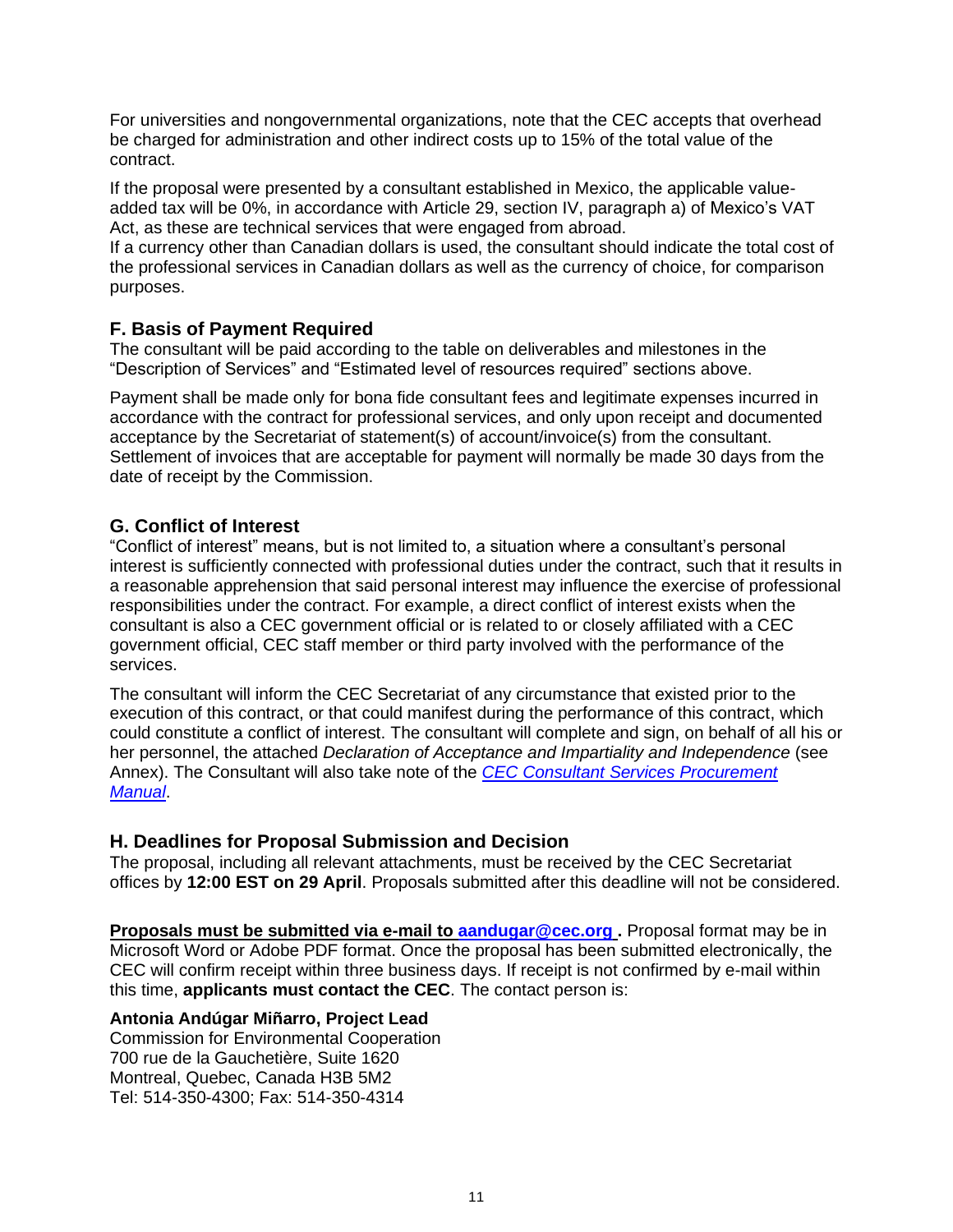The CEC Secretariat intends to select the consultant and notify the applicants within a reasonable period of time following the proposal submission deadline.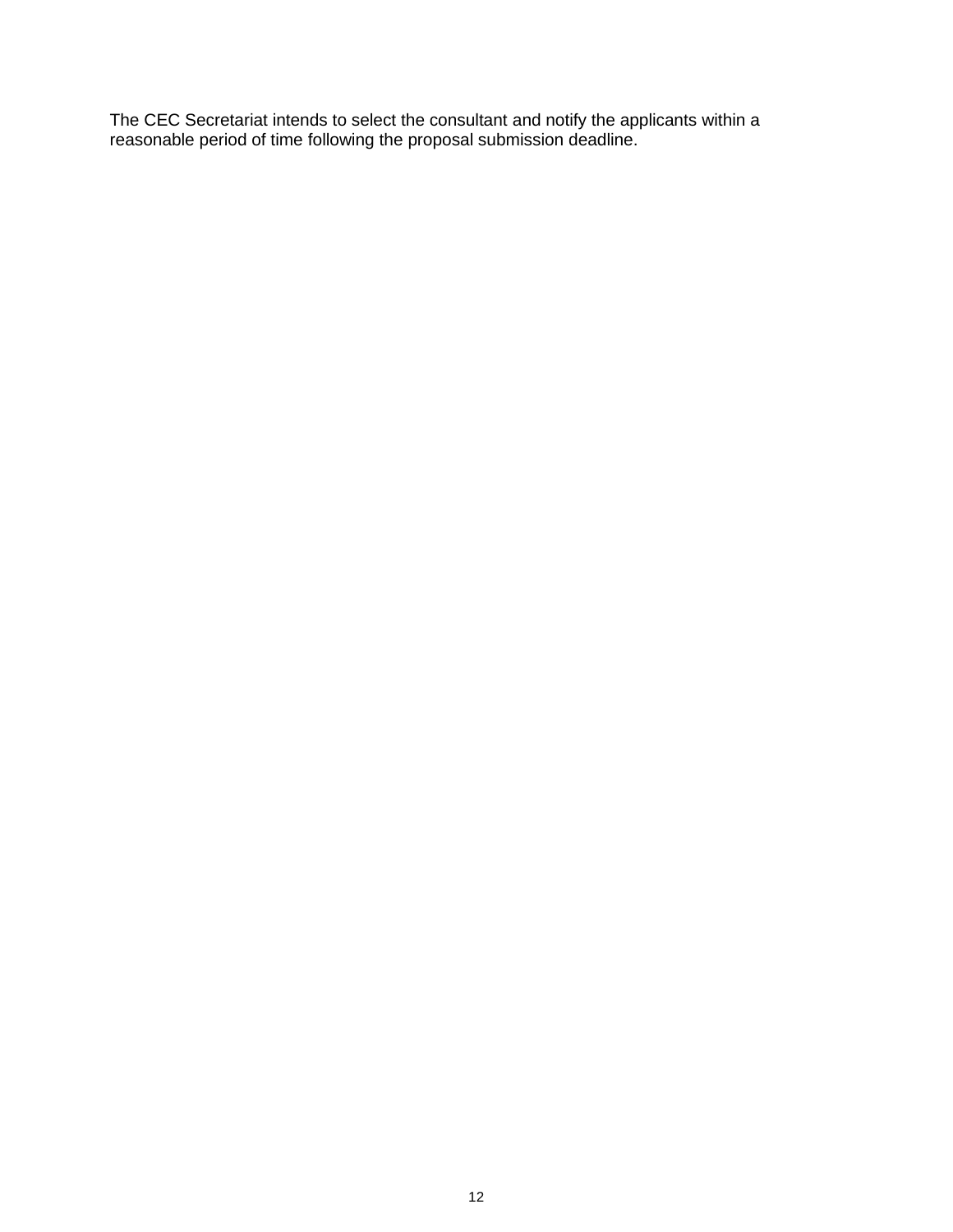## **Annex I. Circular Economy Definitions**

Currently, there is no standard, internationally-recognized definition of "circular economy." Below are several appropriate definitions to provide guidance and reference for carrying out this RFP.

#### *Domestic*

#### **1. Government of Canada:**

The circular economy is a different way of doing business.

The way our economies extract, use, then dispose of resources is putting pressure on our natural systems, communities, and public health. This is a linear economy—it moves in a straight line from resource extraction to waste disposal.

In a circular economy, nothing is waste. The circular economy retains and recovers as much value as possible from resources by reusing, repairing, refurbishing, remanufacturing, repurposing, or recycling products and materials.

It's about using valuable resources wisely, thinking about waste as a resource instead of a cost, and finding innovative ways to better the environment and the economy.

**Source:** [https://www.canada.ca/en/services/environment/conservation/sustainability/circular](https://www.canada.ca/en/services/environment/conservation/sustainability/circular-economy.html)[economy.html](https://www.canada.ca/en/services/environment/conservation/sustainability/circular-economy.html)

#### **2. Government of the United States:**

The term "circular economy'' means: an economy that uses a systems-focused approach and involves industrial processes and economic activities that; are restorative or regenerative by design; enable resources used in such processes and activities to maintain their highest values for as long as possible; and aim for the elimination of waste through the superior design of materials, products, and systems (including business models).

**Source: Save Our Seas 2.0 Act -** [United States law enacted on December 18, 2020](https://www.congress.gov/bill/116th-congress/senate-bill/1982)

#### *Reports/Studies*

#### **3. Closed Loop Partners Report (2020):**

Put simply, the circular economy eliminates the concept of waste and makes the most of materials that are already in play, much like natural systems in which nutrients are continually cycled. Resource efficiency, and the resulting opportunities for savings and profit, is at its core.

**Source:** [The Circular Shift: Four Key Drivers of Circularity in North America Report](https://www.closedlooppartners.com/wp-content/uploads/2021/01/The-Circular-Shift_Closed-Loop-Partners-2020.pdf)

#### **4. McCarthy et al. (part of OECD Environment Working Papers series):**

There is no single commonly accepted definition of the term "circular economy", but different definitions share the basic concept of decoupling of natural resource extraction and use from economic output, i.e. increased resource efficiency as outcome. One core view of the circular economy is that it can be defined relative to a traditional linear economic system, i.e. one that focuses on closing resource loops. A second, slightly broader, view of the circular economy stresses the importance of slower material flows, either within an economy with some degree of material circularity, or within one that is more linear. The third, and broadest, view of the circular economy is that it involves a more efficient use of natural resources, materials, and products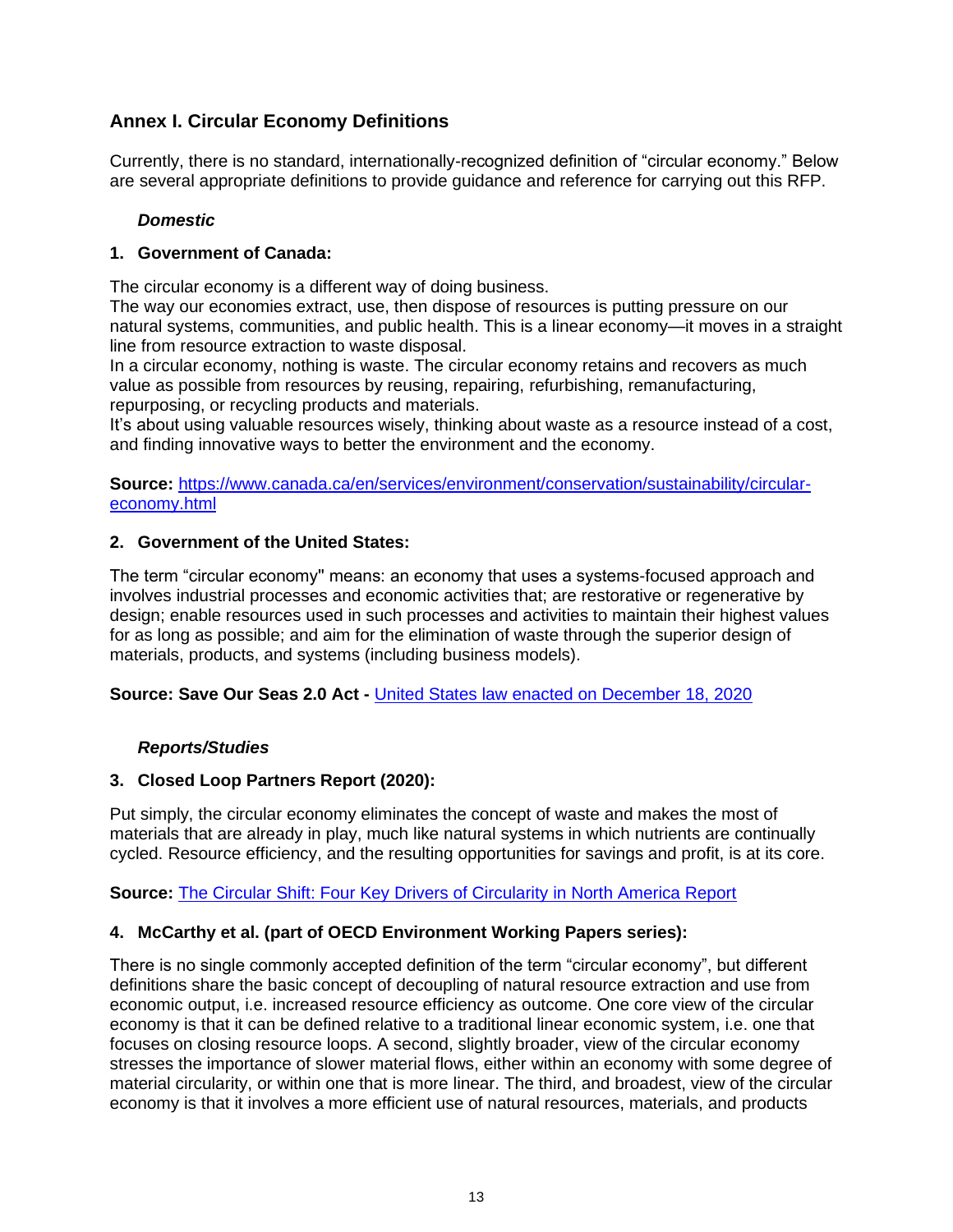within an existing linear system. This broad view of the circular economy affects potentially all economic activities, not only those that have a high material use profile, and is the one applied in most modelling assessments and in this review.

**Source**: [McCarthy, A., Dellink, R. and Bibas, R., 2018. The Macroeconomics of the Circular](https://www.oecd-ilibrary.org/content/paper/af983f9a-en?crawler=true&mimetype=application/pdfhttps://www.oecd-ilibrary.org/content/paper/af983f9a-en?crawler=true&mimetype=application/pdf)  Economy Transition: A Critical Review of Modelling Approaches.

## **5. Circle Economy – Circularity Gap Report (2018):**

At the heart of the circular economy is the idea of moving away from linear value chains that we have had in place for more than 200 years. It means breaking with the 'take-make-waste' tradition and transitioning towards a circular approach that is much less heavily reliant on raw material extraction and much more focused on minimising and eliminating waste. The broader benefit of this circular model is to separate things we do want from our economic system - such as equally distributed prosperity and a bright future for the next generations - from those we do not want – like wasteful use of scarce natural resources and adverse effects on our environment and society. A circular economy is thereby a decoupling strategy aimed at growing prosperity, whilst intelligently managing resources within the boundaries of our planet.

**Source:** <https://www.circularity-gap.world/>

#### *Organizations*

#### **6. Ellen MacArthur Foundation:**

Systems solution framework that tackles global challenges like climate change, biodiversity loss, waste, and pollution. It is based on three principles, driven by design: eliminate waste and pollution, circulate products and materials (at their highest value), and regenerate nature. It is underpinned by a transition to renewable energy and materials. Transitioning to a circular economy entails decoupling economic activity from the consumption of finite resources. This represents a systemic shift that builds long-term resilience, generates business and economic opportunities, and provides environmental and societal benefits.

**Source:** <https://ellenmacarthurfoundation.org/topics/circular-economy-introduction/glossary>

#### **7. International Resource Panel (IRP) & United Nations Environment Programme (UNEP):**

The circular economy is one in which the value of products, materials and resources is maintained in the economy for as long as possible, and the generation of waste is minimized. This is in contrast to a 'linear economy', which is based on the "extract, make and dispose" model of production and consumption.

**Source:** <https://www.resourcepanel.org/glossary>

#### **8. United Nations:**

Whilst there is no universally agreed definition of a circular economy, the 2019 United Nations Environment Assembly, the UN's flagship environment conference, described it as a model in which products and materials are "designed in such a way that they can be reused, remanufactured, recycled or recovered and thus maintained in the economy for as long as possible".

**Source:** <https://news.un.org/en/story/2021/06/1093802>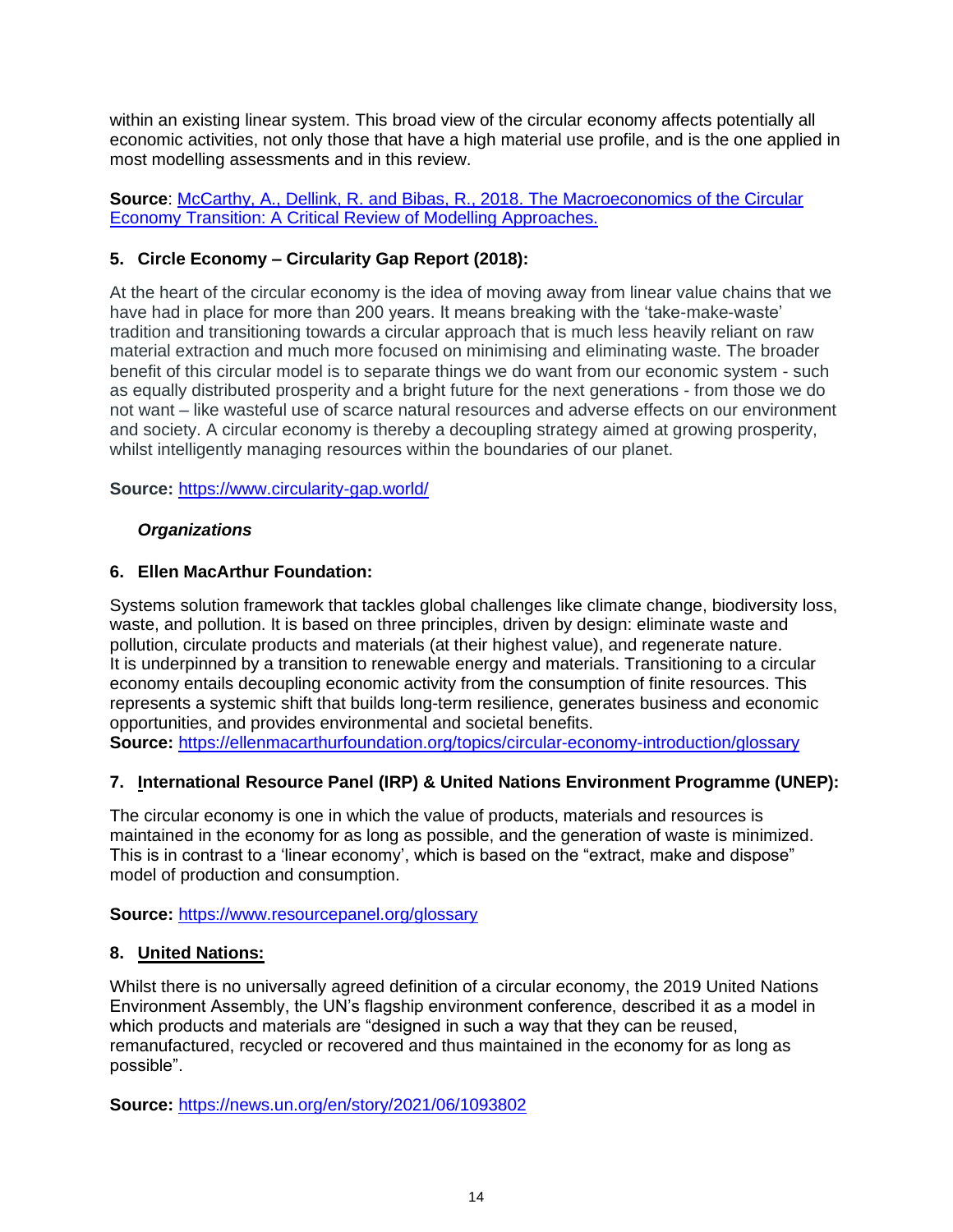### *Events and related communications*

#### **9. Sitra / World Circular Economy Forum (WCEF):**

The circular economy is not a new idea. Indigenous communities across North America and beyond have been practicing principles of circularity, including regeneration and reciprocity, since time immemorial.

**Source**:<https://www.sitra.fi/en/publications/wcef2021-summary-report/>

An economic model which does not focus on producing more and more goods, but in which consumption is based on using services – sharing, renting and recycling – instead of owning. Materials are not destroyed in the end, but are used to make new products over and over again. **Source:** <https://www.sitra.fi/en/dictionary/the-circular-economy/>

The circular economy is part of the glue that binds together the need to tackle climate change, the loss of biodiversity and the overconsumption of natural resources with an inclusive democracy, economic growth and increasing social well-being.

**Source**: [https://www.sitra.fi/en/blogs/circular-economy-makes-business-sense-and-can-help](https://www.sitra.fi/en/blogs/circular-economy-makes-business-sense-and-can-help-tackle-global-crises/)[tackle-global-crises/](https://www.sitra.fi/en/blogs/circular-economy-makes-business-sense-and-can-help-tackle-global-crises/)

#### **10. Circular North America – Discussion Paper and Event Summary (May 2021):**

The circular economy has come to the forefront as a solution for moving away from today's linear 'take-make-waste' society, addressing growing environmental and social challenges and risks while generating significant economic benefits. Defining the opportunities for North America requires an understanding of where things are today, what the end goal is, and how to get there – identifying relevant natural resource industry strengths while leveraging service-based sectors and the broader innovation ecosystem.

**Source:** [https://www.canada.ca/content/dam/eccc/documents/pdf/circular-economy/north](https://www.canada.ca/content/dam/eccc/documents/pdf/circular-economy/north-america-paper/WCEF-Circular-North-America_Report_2021_EN.pdf)[america-paper/WCEF-Circular-North-America\\_Report\\_2021\\_EN.pdf](https://www.canada.ca/content/dam/eccc/documents/pdf/circular-economy/north-america-paper/WCEF-Circular-North-America_Report_2021_EN.pdf) and <https://circulareconomyleaders.ca/circular-north-america/>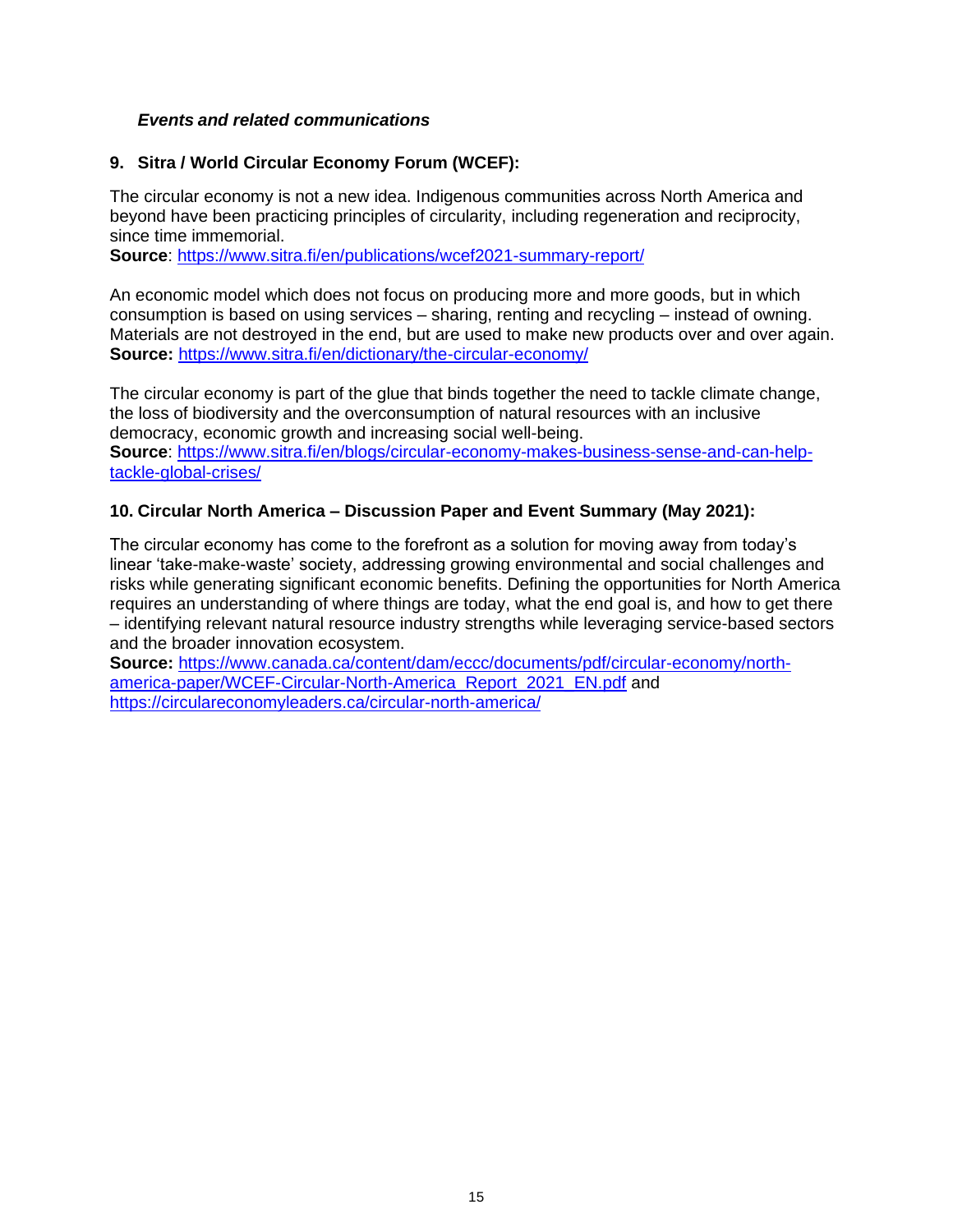## **Annex II. Resin Codes**

ASTM International, an international standards organization, develops and publishes voluntary consensus technical standards for a wide range of materials, products, systems, and services. In this annex, the seven commonly used plastics resin codes are outlined as follows:<sup>8</sup>

- 1. Resin code 1: Polyethylene terephthalate (PET)
- 2. Resin code 2: High-density polyethylene (HDPE)
- 3. Resin code 3: Polyvinyl chloride (PVC)
- 4. Resin code 4: Low-density polyethylene (LDPE)
- 5. Resin code 5: Polypropylene (PP)
- 6. Resin code 6: Polystyrene (PS)
- 7. Resin code 7: Other resins

<sup>8</sup> ASTM D7611/D7611M-20 Standard Practice for Coding Plastic Manufactured Articles for Resin Identification [https://webstore.ansi.org/Standards/ASTM/ASTMD7611D7611M20?source=blog&\\_ga=2.113105280.565418050.1643](https://webstore.ansi.org/Standards/ASTM/ASTMD7611D7611M20?source=blog&_ga=2.113105280.565418050.1643648377-344199423.1643648377) [648377-344199423.1643648377](https://webstore.ansi.org/Standards/ASTM/ASTMD7611D7611M20?source=blog&_ga=2.113105280.565418050.1643648377-344199423.1643648377)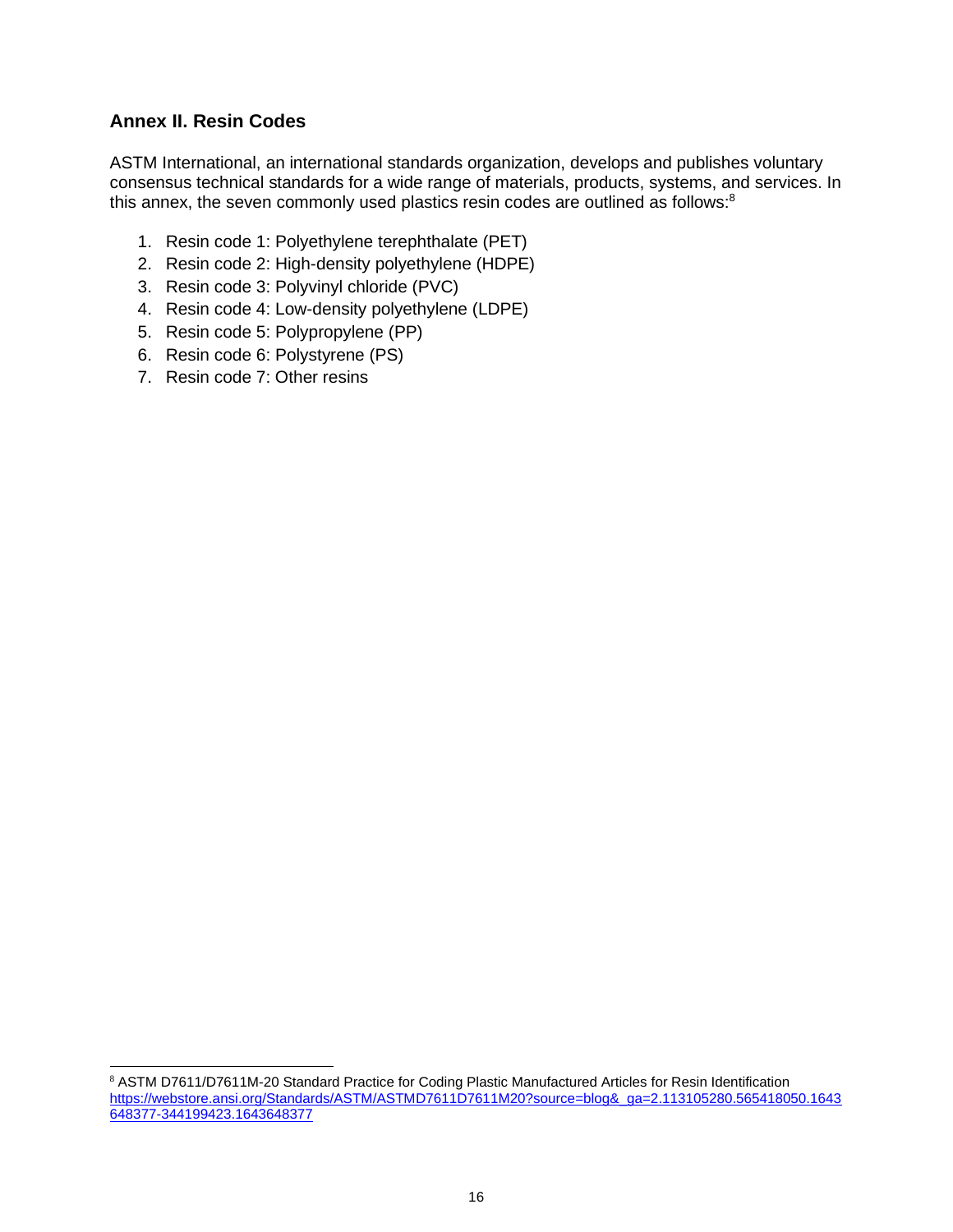## **Annex III. Outline of the fieldwork to be carried out in Mexico**

**Objective:** Develop an analysis of the current state of recycling of plastics in Mexico, considering industrial and collector´s associations statistics, and an estimation of the contribution of the informal sector through interviews.

**The following activities are only an example for designing the interviews and the collection of information, such as:**

- **1. Design of surveys for interviews for the compilation of information on plastic waste recycling from industry and collector´s associations, in order to provide knowledge for the analysis of industrial statistics:**
	- 1.1 Sources of data
	- 1.2 Contact and information of Collectors' associations
	- 1.3 Information of recycling process
	- 1.4 Inputs
	- 1.5 Recycled material used (if used)
	- 1.6 Production
	- 1.7 Market
	- 1.8 Best practices
	- 1.9 Personnel
	- 1.10 Challenges and opportunities
	- 1.11 Recommendations (depending on the restrictions due to the COVID-19)
- **2. Estimation of the contribution of the informal sector - Interviews with collectors' associations (***asociaciones de pepenadores***) to request information on:**
	- 2.1 Plastic collection
	- 2.2 Number of people employed in the activity
	- 2.3 Working conditions
	- 2.4 Volume collected
	- 2.5 Market
	- 2.6 Challenges and opportunities
	- 2.7 Recommendations

#### **Recommended but not limiting content of surveys and interviews:**

- **Recycling programs:** Start of operations, characteristics, program managers, volume of waste collected and partners
- **Description process:** Equipment, sorting systems, supplies and process efficiency
- **Recycling Process Inputs:** Quantity of energy, material, water, transportation, labor and capital inputs to recycling processes
- **Recyclable Material Production**: Quantity and types of waste collected, recyclable materials produced, and production history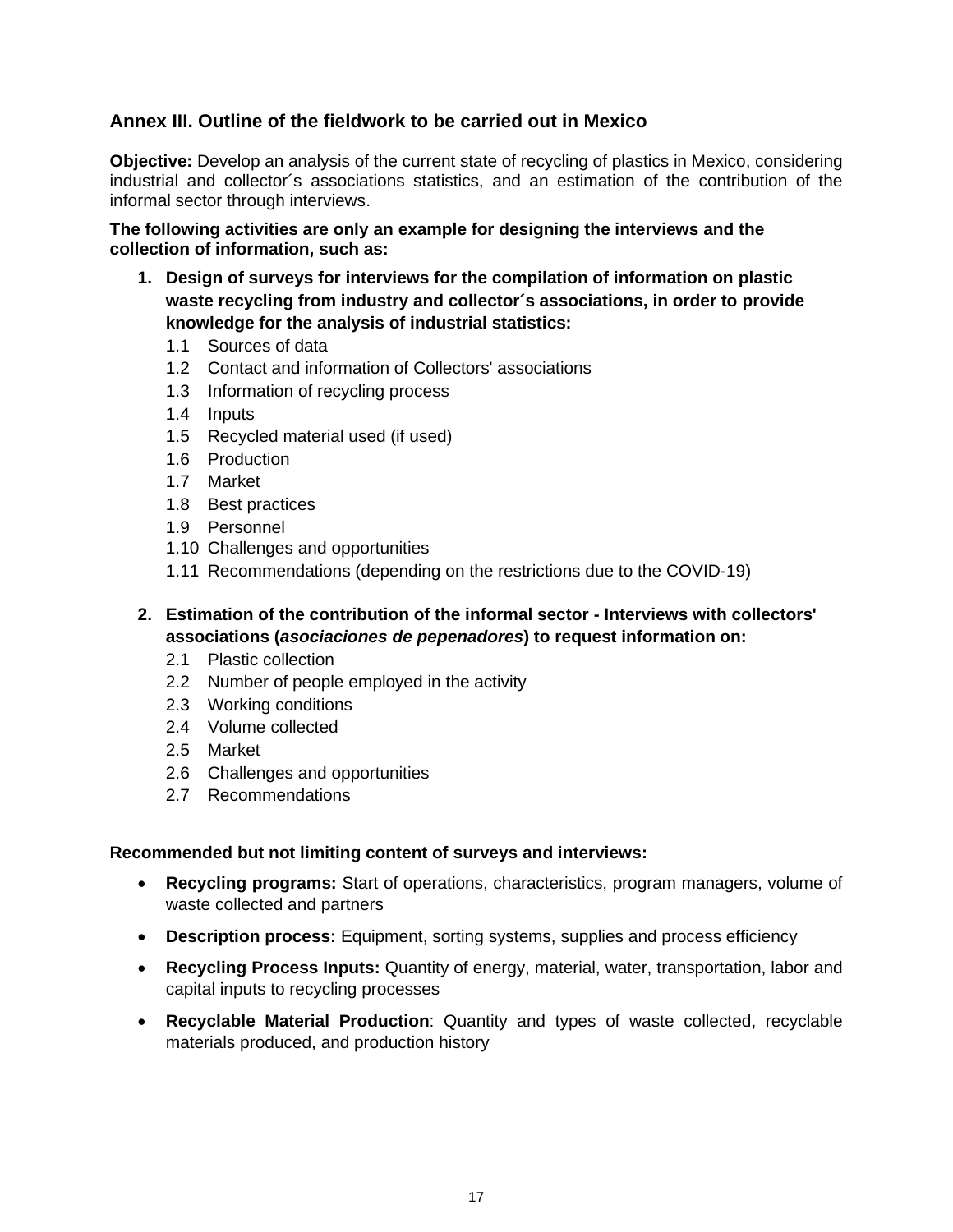- **Market of recyclable materials:** Sectors to which recyclable materials produced are distributed, prices, supply and demand, synergies with governments, chambers or associations
- **Personnel**: Number of people employed in the activity (men and women), working conditions and functions
- **Obligations:** Regulatory instruments, certifications, official Mexican standards that regulate the production/distribution/sale/recycling of plastic
- **Best practices and recommendations**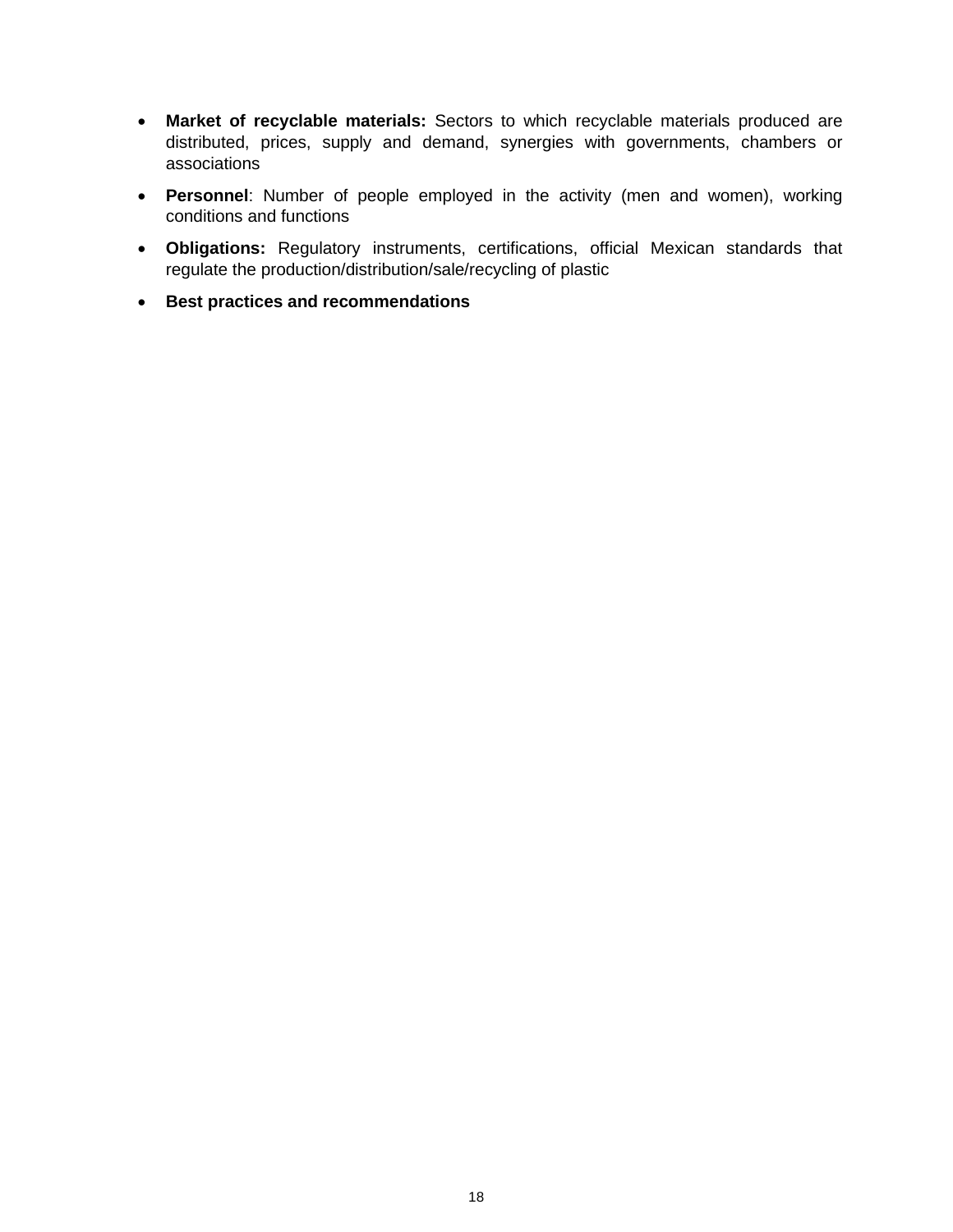## **Annex IV. The Informal Sector in Mexico**

It is possible to distinguish between the formal and informal sectors in Mexico. The formal sector refers to productive activities that respect fiscal, labor and social laws in general in all senses. The product or service, as well as the production and commercial trade, in this sector complies with the governmental regulations in force and a record related to the process is kept. However, not all laws in the informal sector are respected, mainly those that refer to taxation, labor standards and the social rights of workers.

In the informal sector, the manufactured product is considered legal (just like a service provided), but its production and marketing are not. For example, in the field of municipal solid waste handling, unofficial collectors or *pepenadores* (not part of an organized, official service) who collect from dumps and on the streets are not committing any crime, since the collection of recyclable material in the dump or from discarded material on the street is not illegal but hiring collectors who lack the due recognition of social rights is indeed illegal.